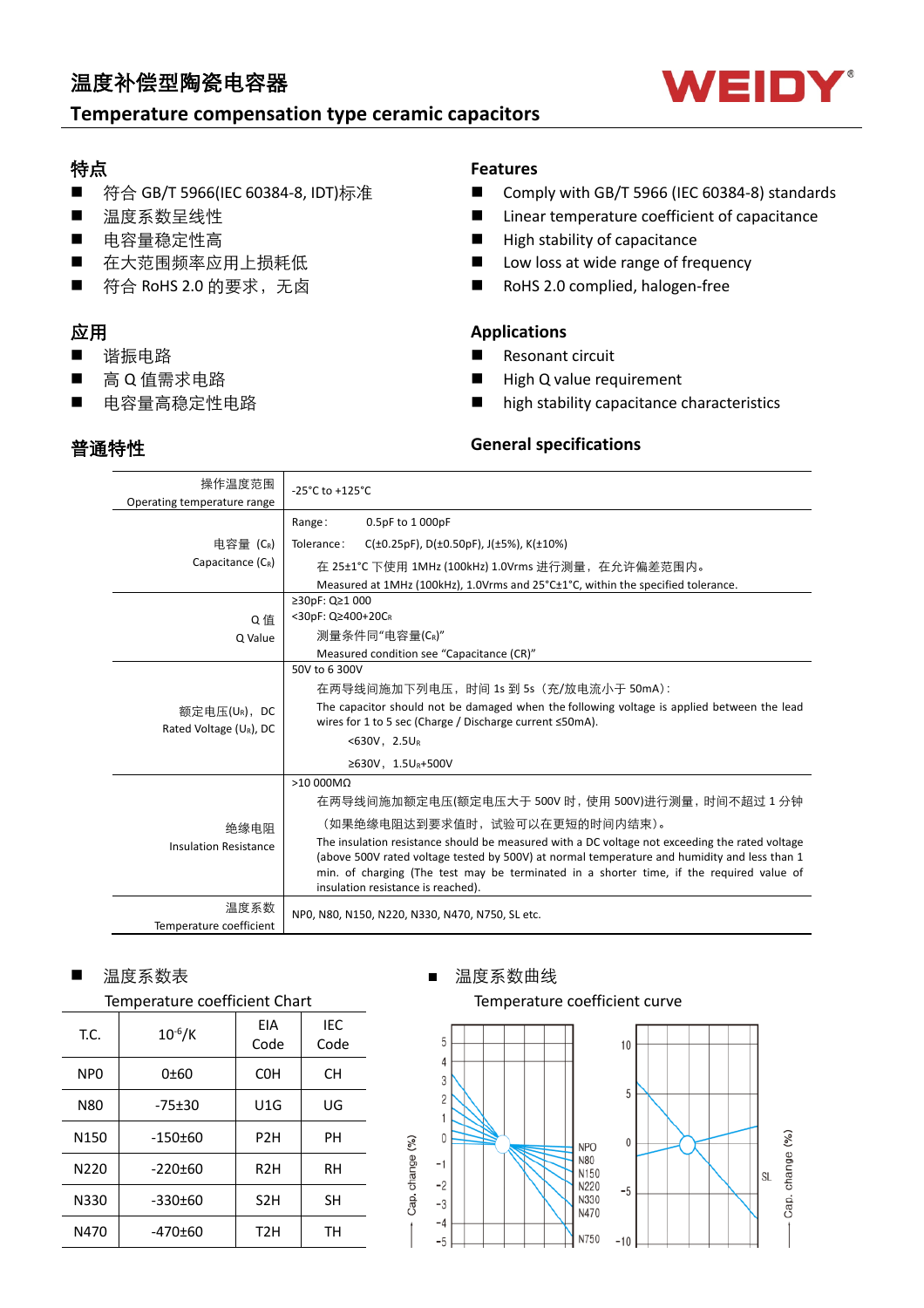| N750 | -750±120             | U2J | UJ |
|------|----------------------|-----|----|
| SL   | $+350^{\sim} - 1000$ | --- | c١ |

## 温度补偿型陶瓷电容器

## **Temperature compensation type ceramic capacitors**

# 电容量与尺寸规格表

## **Capacitance and Dimension Chart**

| 额定电压,VDC                   |             | 50 / 100                                                                                                                                                                               |                            |              | 1000<br>500                |                |                              |                              |                  | 2000 / 3000                  |                              |                  | 4000                         |                 | 6300                         |             |                 |              |                 |                |
|----------------------------|-------------|----------------------------------------------------------------------------------------------------------------------------------------------------------------------------------------|----------------------------|--------------|----------------------------|----------------|------------------------------|------------------------------|------------------|------------------------------|------------------------------|------------------|------------------------------|-----------------|------------------------------|-------------|-----------------|--------------|-----------------|----------------|
| Rated Voltage, VDC<br>温度系数 |             |                                                                                                                                                                                        |                            |              |                            |                |                              |                              |                  |                              |                              |                  |                              |                 |                              |             |                 |              |                 |                |
| Temperature coefficient    |             |                                                                                                                                                                                        |                            |              |                            |                |                              |                              |                  |                              |                              |                  |                              |                 |                              |             |                 |              |                 |                |
| 容量(pF)                     | 误差          | NP <sub>0</sub>                                                                                                                                                                        | N150                       | N220         | N470                       | N750           | SL                           | NP <sub>0</sub>              | N750             | SL                           | NP <sub>0</sub>              | N750             | SL                           | NP <sub>0</sub> | N750                         | SL          | NP <sub>0</sub> | SL           | NP <sub>0</sub> | SL             |
| Cap.(pF)                   | Tol.        |                                                                                                                                                                                        |                            |              |                            |                |                              |                              |                  |                              |                              |                  |                              |                 |                              |             |                 |              |                 |                |
| 0.5                        |             | B                                                                                                                                                                                      |                            |              |                            |                |                              | $\mathsf{C}$                 |                  |                              | $\mathsf{C}$                 |                  |                              | D               |                              |             | D               |              |                 |                |
| $1.0$                      | ±0.25pF     | $\sf{B}$                                                                                                                                                                               |                            |              |                            |                |                              | $\mathsf{C}$                 |                  |                              | $\mathsf{C}$                 |                  |                              | D               | $\mathsf{C}$                 |             | D               |              |                 |                |
| ÷                          | ±0.5pF      | B                                                                                                                                                                                      |                            |              |                            |                |                              | $\mathsf{C}$                 |                  |                              | $\mathsf{C}$                 |                  |                              | D               | $\mathsf{C}$                 |             | D               | D            | D               | D              |
| 9.1                        |             | $\sf{B}$                                                                                                                                                                               |                            |              |                            |                |                              | $\mathsf{C}$                 |                  |                              | $\mathsf{C}$                 |                  |                              | D               | $\mathsf{C}$                 |             | D               | D            | D               | D              |
| 10                         |             | B                                                                                                                                                                                      |                            |              |                            |                |                              | $\mathsf{C}$                 |                  |                              | $\mathsf{C}$                 |                  |                              | D               | $\mathsf{C}$                 |             | D               | D            | D               | D              |
| 11<br>12                   | ±5%<br>±10% | B<br>B                                                                                                                                                                                 | B                          |              |                            |                |                              | $\mathsf{C}$<br>$\mathsf{C}$ |                  |                              | $\mathsf{C}$<br>$\mathsf{C}$ |                  |                              | D<br>D          | $\mathsf{C}$<br>$\mathsf{C}$ |             | D<br>D          | D<br>D       | D<br>D          | D<br>D         |
| 13                         |             | B                                                                                                                                                                                      | B                          |              |                            |                |                              | $\mathsf{C}$                 |                  |                              | $\mathsf{C}$                 |                  |                              | D               | $\mathsf{C}$                 |             | D               | D            | D               | D              |
| 15                         |             | B                                                                                                                                                                                      | B                          | $\mathsf{C}$ |                            |                |                              | $\mathsf{C}$                 |                  |                              | $\mathsf{C}$                 | $\mathsf C$      |                              | D               | D                            |             | D               | D            | E               | D              |
| 16                         | ±5%         | $\sf{B}$                                                                                                                                                                               | B                          | $\mathsf{C}$ |                            |                |                              | $\mathsf{C}$                 |                  |                              | $\mathsf{C}$                 | $\mathsf{C}$     |                              | D               | $\mathsf D$                  |             | Ε               | D            | E               | D              |
| 18                         | ±10%        | B                                                                                                                                                                                      | $\sf{B}$                   | $\mathsf{C}$ |                            | В              |                              | $\mathsf{C}$                 | $\mathsf{C}$     |                              | $\mathsf{C}$                 | C                |                              | D               | $\mathsf D$                  |             | F               | D            | E               | D              |
| 20                         |             | $\sf{B}$                                                                                                                                                                               | B                          | $\mathsf C$  | $\mathsf{C}$               | B              |                              | $\mathsf{C}$                 | $\mathsf{C}$     |                              | $\mathsf{C}$                 | $\mathsf{C}$     |                              | D               | D                            |             | F               | D            | E               | D              |
| 22                         |             | $\sf{B}$                                                                                                                                                                               | B                          | $\mathsf{C}$ | $\mathsf{C}$               | $\sf{B}$       |                              | C                            | C                |                              | $\mathsf{C}$                 | $\mathsf{C}$     |                              | $\mathsf D$     | $\mathsf D$                  |             | F               | D            | ${\mathsf G}$   | D              |
| 24                         | ±5%         | B                                                                                                                                                                                      | B                          | $\mathsf{C}$ | $\mathsf C$                | B              |                              | $\mathsf{C}$                 | C                |                              | $\mathsf{C}$                 | $\mathsf{C}$     |                              | E               | F                            |             | н               | D            | ${\mathsf G}$   | D              |
| 27                         | ±10%        | B                                                                                                                                                                                      | B                          | $\mathsf{C}$ | $\mathsf C$                | $\sf{B}$       |                              | $\mathsf{C}$                 | C                |                              | $\mathsf{C}$                 | C                |                              | E               | F                            |             | J               | D            | ${\mathsf G}$   | D              |
| 30                         |             | B                                                                                                                                                                                      | B                          | $\mathsf C$  | $\mathsf C$                | B              |                              | $\mathsf{C}$                 | $\mathsf{C}$     |                              | D                            | $\mathsf{C}$     |                              | G               | ${\mathsf G}$                | D           | J               | D            | н               | D              |
| 33                         |             | $\sf{B}$                                                                                                                                                                               | B                          | $\mathsf{C}$ | $\mathsf C$                | $\sf{B}$       |                              | $\mathsf{C}$                 | C                |                              | D                            | $\mathsf c$      |                              | G               | ${\mathsf G}$                | D           | Κ               | D            | J               | D              |
| 36                         | ±5%         | B                                                                                                                                                                                      | B                          | $\mathsf{C}$ | $\mathsf C$                | B              |                              | D                            | C                |                              | D                            | D                |                              | G               | ${\mathsf G}$                | D           | L               | D            | L               | D              |
| 39                         | ±10%        | B                                                                                                                                                                                      | B                          | $\mathsf{C}$ | $\mathsf C$<br>$\mathsf C$ | B              |                              | D                            | C<br>$\mathsf D$ | $\mathsf{C}$                 | D                            | D                |                              | G               | ${\mathsf G}$<br>$\mathsf H$ | D           | L               | D            | L               | E              |
| 43                         |             | $\sf{B}$                                                                                                                                                                               | B                          | D            |                            | $\sf{B}$       |                              | D                            |                  |                              | D                            | D                |                              | G               |                              | D           | M               | $\mathsf D$  | L               | H              |
| 47<br>51                   | ±5%         | $\mathsf{C}$<br>$\mathsf{C}$                                                                                                                                                           | $\mathsf C$<br>$\mathsf C$ | E.<br>E      | $\mathsf C$<br>$\mathsf C$ | B<br>B         |                              | D<br>D                       | $\mathsf D$<br>E | $\mathsf{C}$<br>$\mathsf{C}$ | D<br>G                       | $\mathsf D$<br>E | $\mathsf{C}$<br>$\mathsf{C}$ | G<br>н          | $\mathsf J$<br>$\mathsf J$   | D<br>D      | M<br>N          | Ε<br>E       | M<br>$\circ$    | н<br>G         |
| 56                         | ±10%        | $\mathsf{C}$                                                                                                                                                                           | $\mathsf C$                | E            | E                          | B              |                              | D                            | E                | $\mathsf{C}$                 | G                            | E                | $\mathsf{C}$                 | н               | J                            | D           | N               | F            | $\mathsf O$     | G              |
| 62                         |             | D                                                                                                                                                                                      | D                          | E            | $\mathsf E$                | $\mathsf{C}$   | B                            | G                            | E                | $\mathsf{C}$                 | G                            | E                | $\mathsf{C}$                 | Н               | $\bf J$                      | F           | N               | F            | P               | G              |
| 68                         |             | D                                                                                                                                                                                      | D                          | G            | E                          | $\mathsf{C}$   | B                            | G                            | E,               | $\mathsf{C}$                 | G                            | E                | $\mathsf C$                  | H               | J                            | F           | $\mathsf O$     | G            | P               | G              |
| 75                         | ±5%         | D                                                                                                                                                                                      | D                          | G            | F                          | $\mathsf{C}$   | B                            | G                            | G                | $\mathsf{C}$                 | G                            | G                | $\mathsf{C}$                 | J               | L                            | Н           | $\circ$         | G            | P               | I.             |
| 82                         | ±10%        | D                                                                                                                                                                                      | D                          | G            | F                          | $\mathsf{C}$   | B                            | G                            | ${\mathsf G}$    | $\mathsf{C}$                 | G                            | G                | С                            | J               | L                            | H           | P               | H            | $\mathsf Q$     | T.             |
| 91                         |             | E                                                                                                                                                                                      | E                          | $\mathsf J$  | G                          | E              | $\sf{B}$                     | Н                            | G                | $\mathsf{C}$                 | H                            | ${\mathsf G}$    | D                            | L               | L                            | H           | P               | $\mathbf{I}$ | R               | Κ              |
| 100                        |             | E                                                                                                                                                                                      | E                          | J            | G                          | E              | B                            | н                            | G                | $\mathsf{C}$                 | H                            | ${\mathsf G}$    | D                            | L.              | L.                           | H           | P               | T.           | $\mathsf{R}$    | Κ              |
| 110                        | ±5%         | G                                                                                                                                                                                      | G                          | J            | H                          | F              | B                            | K                            | T                | $\mathsf{C}$                 |                              | т                | F                            |                 |                              | J           |                 | Κ            |                 | Κ              |
| 120                        | ±10%        | G                                                                                                                                                                                      | G                          | J            | J                          | F              | B                            | K                            | T                | D                            |                              | т                | F                            |                 |                              | J           |                 | Κ            |                 | Κ              |
| 130                        |             | G                                                                                                                                                                                      | G                          | $\mathsf J$  | $\mathsf J$                | F              | $\sf{B}$                     | K                            | T.               | D                            |                              | т                | F                            |                 |                              | $\mathsf J$ |                 | K            |                 | L              |
| 150                        |             | Н                                                                                                                                                                                      | н                          | L            | $\mathsf J$                | F              | $\mathsf{C}$                 | $\mathsf K$                  | т                | D                            |                              | T                | F                            |                 |                              | $\mathsf J$ |                 | K            |                 | L.             |
| 160<br>180                 | ±5%<br>±10% | J<br>$\mathsf J$                                                                                                                                                                       | $\mathsf J$<br>$\mathsf J$ | L<br>L       | $\mathsf J$<br>L.          | п<br>п         | $\mathsf{C}$<br>$\mathsf{C}$ |                              | K<br>K           | F<br>F                       |                              | K<br>K           | F<br>F                       |                 |                              | K<br>K      |                 | L<br>L       |                 | L<br>${\sf N}$ |
| 200                        |             | J                                                                                                                                                                                      | $\mathsf J$                | N            | L                          | п              | $\mathsf{C}$                 |                              | L                | F                            |                              | K                | G                            |                 |                              | Κ           |                 | ${\sf N}$    |                 | $\mathsf O$    |
| 220                        |             | K                                                                                                                                                                                      | L                          | $\mathsf{N}$ | ${\sf N}$                  | $\mathsf K$    | D                            |                              | M                | G                            |                              | L                | G                            |                 |                              | K           |                 | $\mathsf O$  |                 | P              |
| 240                        | ±5%         | K                                                                                                                                                                                      | L                          |              | ${\sf N}$                  | K              | D                            |                              |                  | Н                            |                              | L                | н                            |                 |                              | K           |                 | $\mathsf O$  |                 | $\mathsf Q$    |
| 270                        | ±10%        | K                                                                                                                                                                                      | L                          |              | ${\sf N}$                  | $\sf K$        | E                            |                              |                  | Н                            |                              | L                | Н                            |                 |                              | K           |                 | $\circ$      |                 | $\mathsf Q$    |
| 300                        |             | L                                                                                                                                                                                      | M                          |              |                            | $\mathsf K$    | G                            |                              |                  | J                            |                              |                  | J                            |                 |                              | P           |                 |              |                 |                |
| 330                        |             | L                                                                                                                                                                                      | ${\sf M}$                  |              |                            | $\mathsf{K}^-$ | G                            |                              |                  | $\mathsf J$                  |                              |                  | $\mathsf J$                  |                 |                              | P           |                 |              |                 |                |
| 360                        | ±5%         | N                                                                                                                                                                                      |                            |              |                            |                | G                            |                              |                  | J                            |                              |                  | J                            |                 |                              | P           |                 |              |                 |                |
| 390                        | ±10%        | N                                                                                                                                                                                      |                            |              |                            |                | G                            |                              |                  | J                            |                              |                  | J                            |                 |                              | P           |                 |              |                 |                |
| 430                        |             |                                                                                                                                                                                        |                            |              |                            |                | G                            |                              |                  | K                            |                              |                  | K                            |                 |                              | P           |                 |              |                 |                |
| 470                        |             |                                                                                                                                                                                        |                            |              |                            |                | п                            |                              |                  | Κ                            |                              |                  | K                            |                 |                              | P           |                 |              |                 |                |
| 510<br>560                 | ±5%<br>±10% |                                                                                                                                                                                        |                            |              |                            |                | п<br>т                       |                              |                  | L<br>L                       |                              |                  | L<br>L                       |                 |                              |             |                 |              |                 |                |
| 620                        |             |                                                                                                                                                                                        |                            |              |                            |                | $\sf K$                      |                              |                  |                              |                              |                  | $\circ$                      |                 |                              |             |                 |              |                 |                |
| 680                        |             |                                                                                                                                                                                        |                            |              |                            |                | K                            |                              |                  |                              |                              |                  | P                            |                 |                              |             |                 |              |                 |                |
| 750                        | ±5%         |                                                                                                                                                                                        |                            |              |                            |                | K                            |                              |                  |                              |                              |                  |                              |                 |                              |             |                 |              |                 |                |
| 820                        | ±10%        |                                                                                                                                                                                        |                            |              |                            |                | K                            |                              |                  |                              |                              |                  |                              |                 |                              |             |                 |              |                 |                |
| 910                        |             |                                                                                                                                                                                        |                            |              |                            |                | N                            |                              |                  |                              |                              |                  |                              |                 |                              |             |                 |              |                 |                |
| 1000                       | ±10%        |                                                                                                                                                                                        |                            |              |                            |                | ${\sf N}$                    |                              |                  |                              |                              |                  |                              |                 |                              |             |                 |              |                 |                |
| 1200                       | ±20%        |                                                                                                                                                                                        |                            |              |                            |                |                              |                              |                  |                              |                              |                  |                              |                 |                              |             |                 |              |                 |                |
| T, mm max.                 |             |                                                                                                                                                                                        | 3.0                        |              |                            |                |                              | 3.5<br>4.0                   |                  |                              |                              | 4.5              |                              |                 |                              |             |                 | 5.0          | 6.0             |                |
| F, ±0.8mm                  |             |                                                                                                                                                                                        |                            |              | 2.5/5.0                    |                |                              |                              |                  |                              |                              |                  |                              |                 |                              |             |                 | 7.5/10.0     | 10.0            |                |
|                            |             |                                                                                                                                                                                        |                            |              |                            |                |                              |                              | 5.0 / 7.5<br>5.0 |                              |                              |                  |                              | 7.5 / 10.0      |                              |             |                 |              |                 |                |
| D, ±0.05mm                 |             |                                                                                                                                                                                        |                            |              | 0.40                       |                |                              |                              | 0.45             |                              |                              | 0.50             |                              |                 | 0.50                         |             |                 | 0.55         | 0.60            |                |
| L, mm min.                 |             |                                                                                                                                                                                        |                            |              |                            |                |                              |                              |                  |                              |                              |                  |                              |                 |                              |             |                 |              |                 |                |
|                            |             | 脚长可以根据客户需求订制(没有要求时, 酚醛包封脚长不小于 16mm; 环氧树脂包封脚长不小于 20mm)<br>Lead length by customer requirements (No requirement: 16mm min. by Phenolic resin coating; 20mm min. by Epoxy resin coating). |                            |              |                            |                |                              |                              |                  |                              |                              |                  |                              |                 |                              |             |                 |              |                 |                |